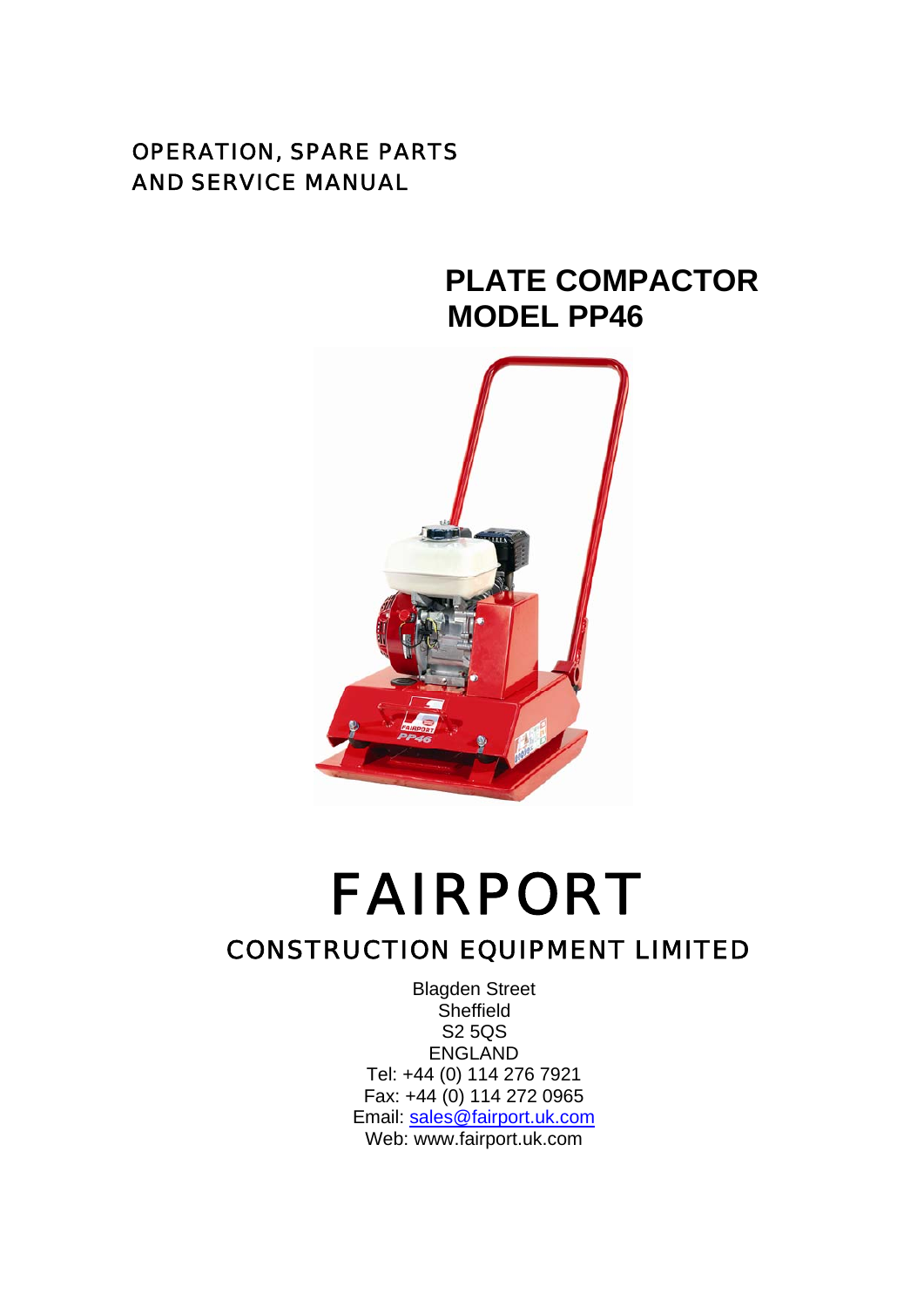# **CONTENTS PAGE**

|                 |                                              | $\mathcal{P}$ |
|-----------------|----------------------------------------------|---------------|
| 1.1             | SAFETY PICTOGRAMS USED ON FAIRPORT EQUIPMENT | 3             |
| 1.2             |                                              |               |
| 2.              |                                              | 5             |
| 3.              |                                              | 5             |
| 4.              |                                              |               |
| 5.              |                                              |               |
| 6.              |                                              |               |
| 7.              |                                              |               |
| 8.              |                                              |               |
| 9.              |                                              |               |
|                 |                                              |               |
|                 |                                              |               |
| 10.             |                                              |               |
| 11.             |                                              |               |
| 11 <sub>1</sub> |                                              |               |
|                 |                                              |               |
|                 |                                              | 11            |
|                 |                                              | 12            |
|                 |                                              | 13            |
|                 |                                              |               |
| 12              |                                              |               |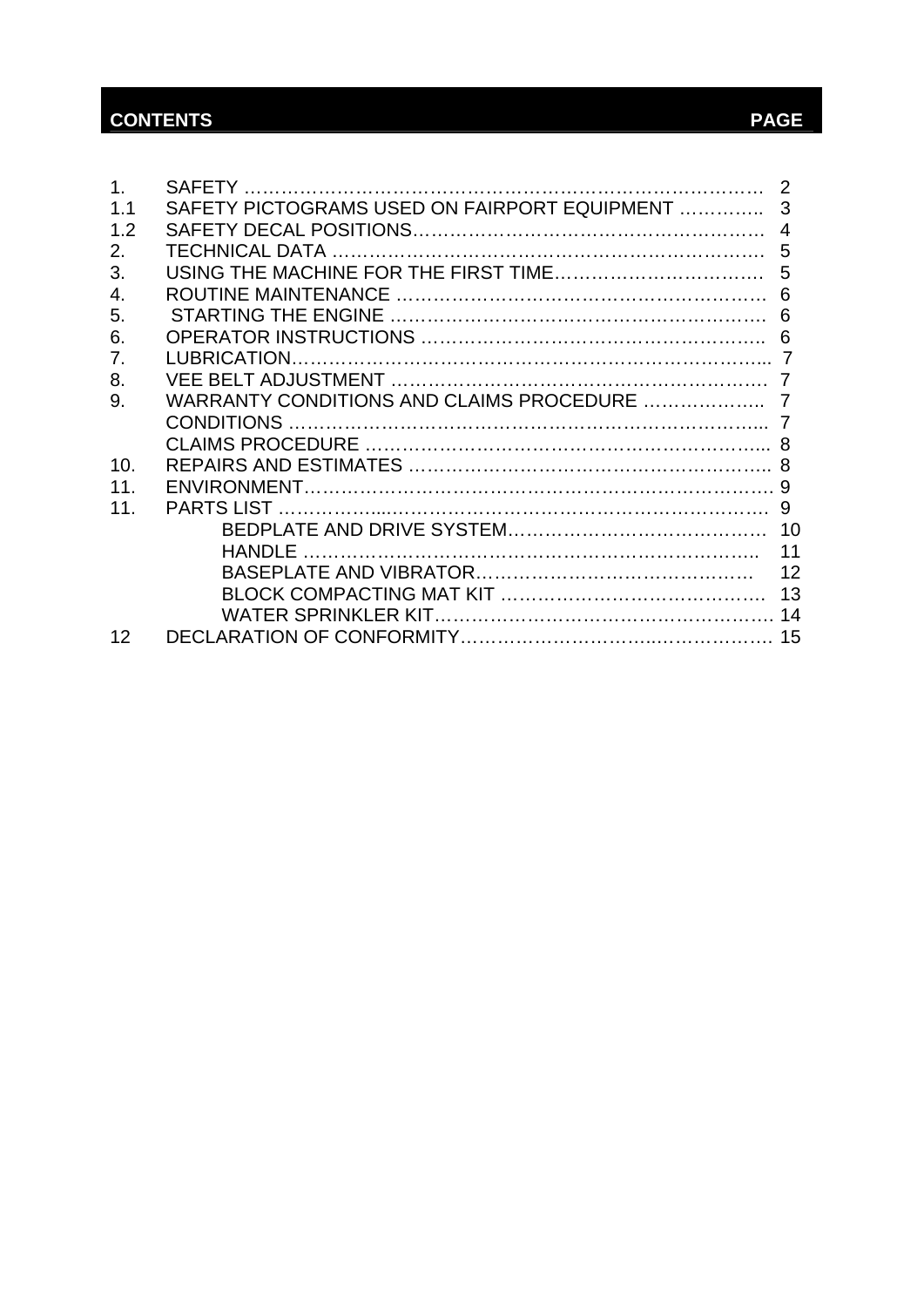### **1. SAFETY**

DO NOT operate this machine unless all guards are in position and secure.

DO NOT smoke when refuelling.

DO NOT refuel with engine running.

Wipe up spilt fuel.

DO NOT overfill.

Dispose of fuel contaminated wipes safely

DO NOT run engine in enclosed areas without adequate ventilation.

DO NOT run engine in an area that has a hazardous or explosive atmosphere.

Disconnect H.T. lead from spark plug on petrol engines before carrying out any maintenance.

Turn off fuel when not using machine.

Wear protective footwear, ear defenders and gloves.

Comply with site safety regulations.

Check condition and tightness of anti-vibration mounts between engine plate and base plate before lifting.

#### **1.1 SAFETY PICTOGRAMS USED ON FAIRPORT EQUIPMENT**

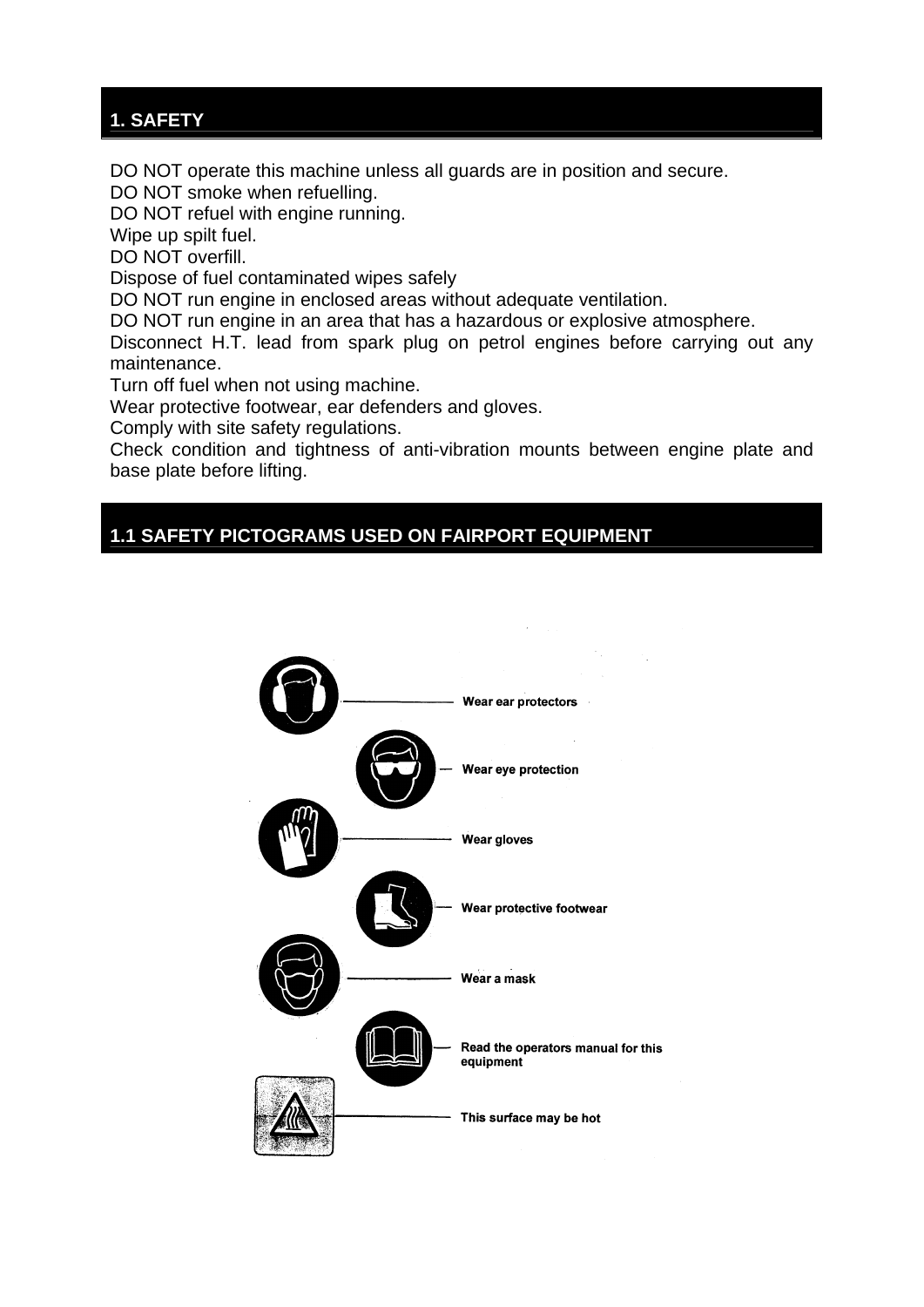# **1.2 SAFETY DECAL POSITIONS**

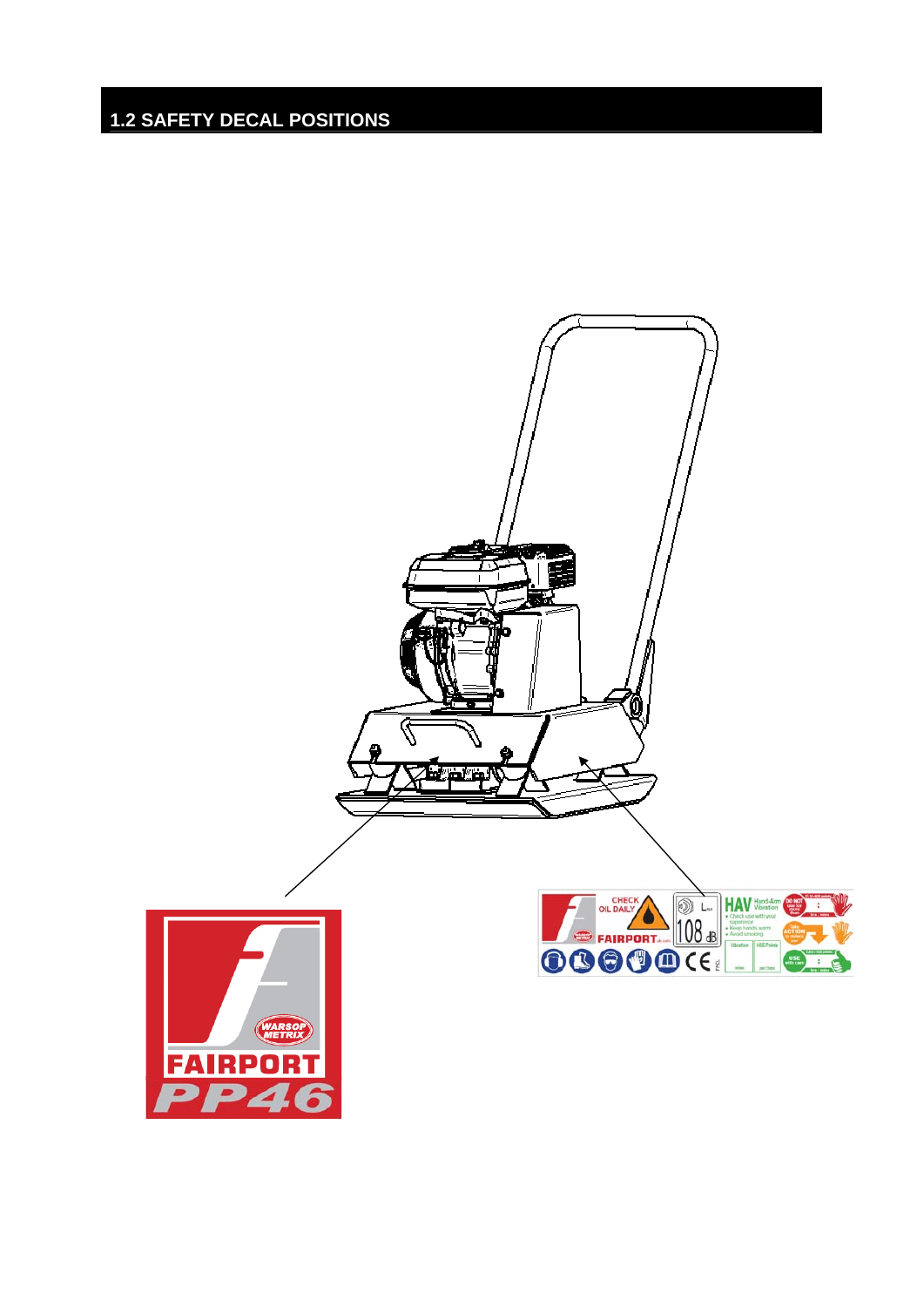### **2. TECHNICAL DATA**

| <b>MODEL</b> | <b>ENGINE</b>       | <b>ENGINE</b> | <b>POWER</b> |
|--------------|---------------------|---------------|--------------|
|              | <b>MANUFACTURER</b> | <b>MODEL</b>  | (HP/kW)      |
| PP46         | Honda               | GX160         | 5.5/4.0      |

| <b>MODEL</b> | <b>I HEIGHT-</b> | <b>.ENGTH – L</b> | $WIDTH - W$ | <b>CONTACT</b> | <b>WEIGHT</b> |
|--------------|------------------|-------------------|-------------|----------------|---------------|
|              | (mm)             | (mm)              | (mm)        | AREA (sq. m)   | (kg)          |
| l PP46       | 928              | 910               | 460         | 0.161          |               |



#### **PERFORMANCE**

| <b>MODEL</b> | <b>CENTRIFUGAL</b><br><b>FORCE (kN)</b> | <b>COMPACTION</b><br>RATIO (kg/m <sup>2</sup> ) |
|--------------|-----------------------------------------|-------------------------------------------------|
| <b>PP46</b>  | 10                                      | 328                                             |

#### NOISE AND VIBRATION EMMISSIONS

The Guaranteed Sound Power level (LWA) tested according to ISO3744 and the Machinery Directive is 108dB(A).

\*The 3-Axis Hand Arm Vibration Value tested in accordance with BS 500-4 on uncompacted granular sub base materials is 13.8 m/s2.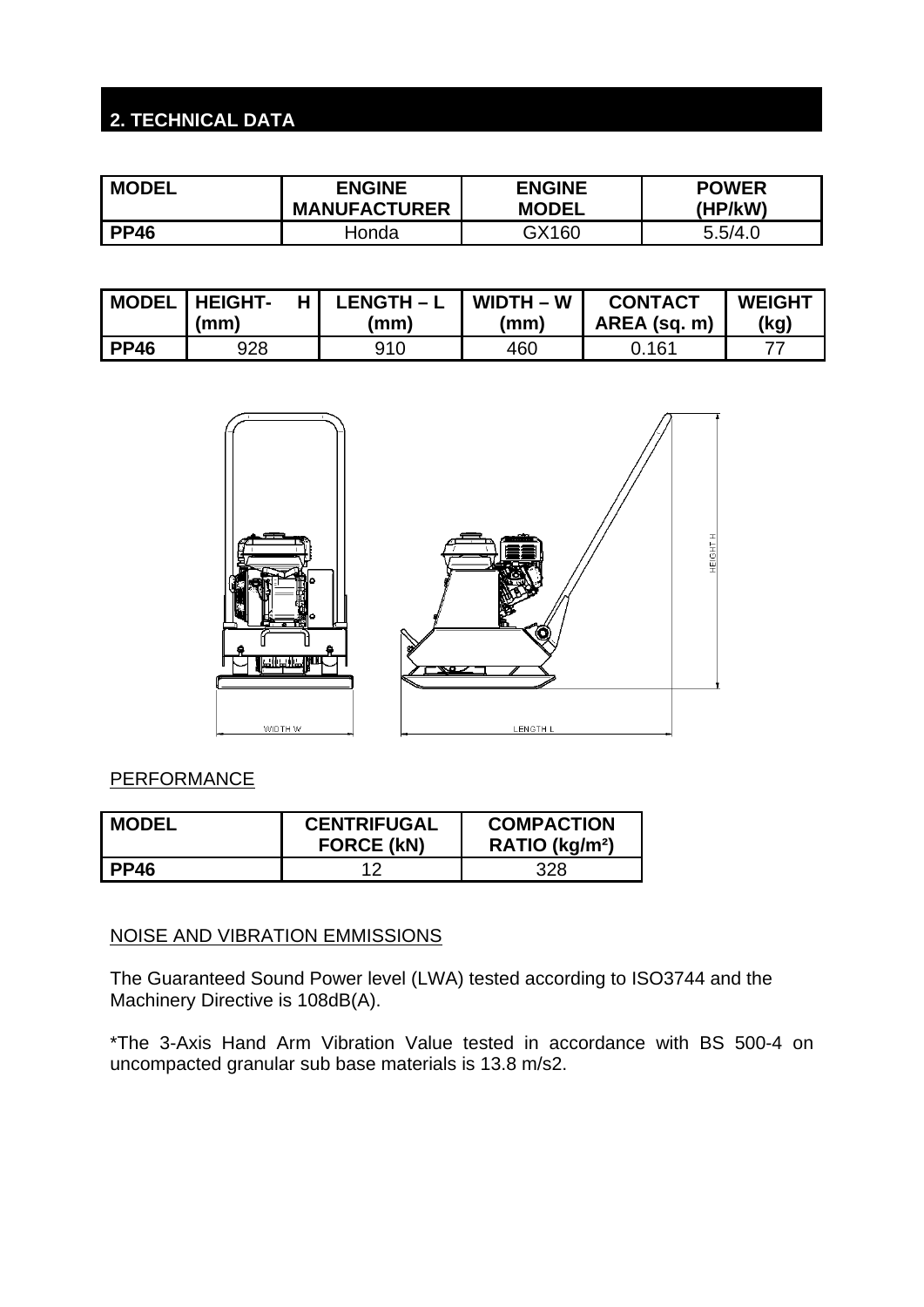#### **3. USING THE MACHINE FOR THE FIRST TIME**

When the machine is delivered from Fairport it will have **no oil in the engine.** Please refer to the Engine Manufacturers Manual issued with the machine for instructions on filling the engine with the correct type and quantity of oil.

#### **4. ROUTING MAINTENANCE**

(See Also The Engine Manufacturers Manual issued with the machine)

Daily: Check engine oil level twice daily. Check tightness of all fastenings after first days use, thereafter check monthly. Check belt tension after the first days use, thereafter check monthly. Clean air filter daily if working in dusty conditions. Clean base plate throroughly if compacting black-top or lean concrete.

Weekly: Clean air filter (see "daily").

Monthly: Check tightness of fastenings. Check condition and tightness of anti-vibration mounts. Poor condition of vibration mountings can lead to a deterioration of the product vibration levels. Check belt tension.

#### **5. STARING THE ENGINE**

Check oil level.

Turn fuel tap on.

Put speed control lever to tick-over.

If engine is cold, close the choke (petrol engines only).

Turn engine switch to ON(1) position.

Pull the starter rope toggle lightly until resistance is felt, then pull briskly using quick short pull. Do not pull rope to its full extent or allow toggle to snap back against engine. Return gently to avoid damage.

When the engine is warm, open choke.

Position engine speed control lever to give required engine speed (usually full speed).

Commence vibration – the compactor is self – travelling.

To stop the engine, postion the engine speed control to slow and turn the engine switch to off(0).

Turn the fuel valve off.

#### **6. OPERATING INSTRUCTIONS**

Read section (1) - Safety.

NOTE: Drive between engine and vibrator is through a centrifugal clutch. Vibration will commence as engine speed is increased.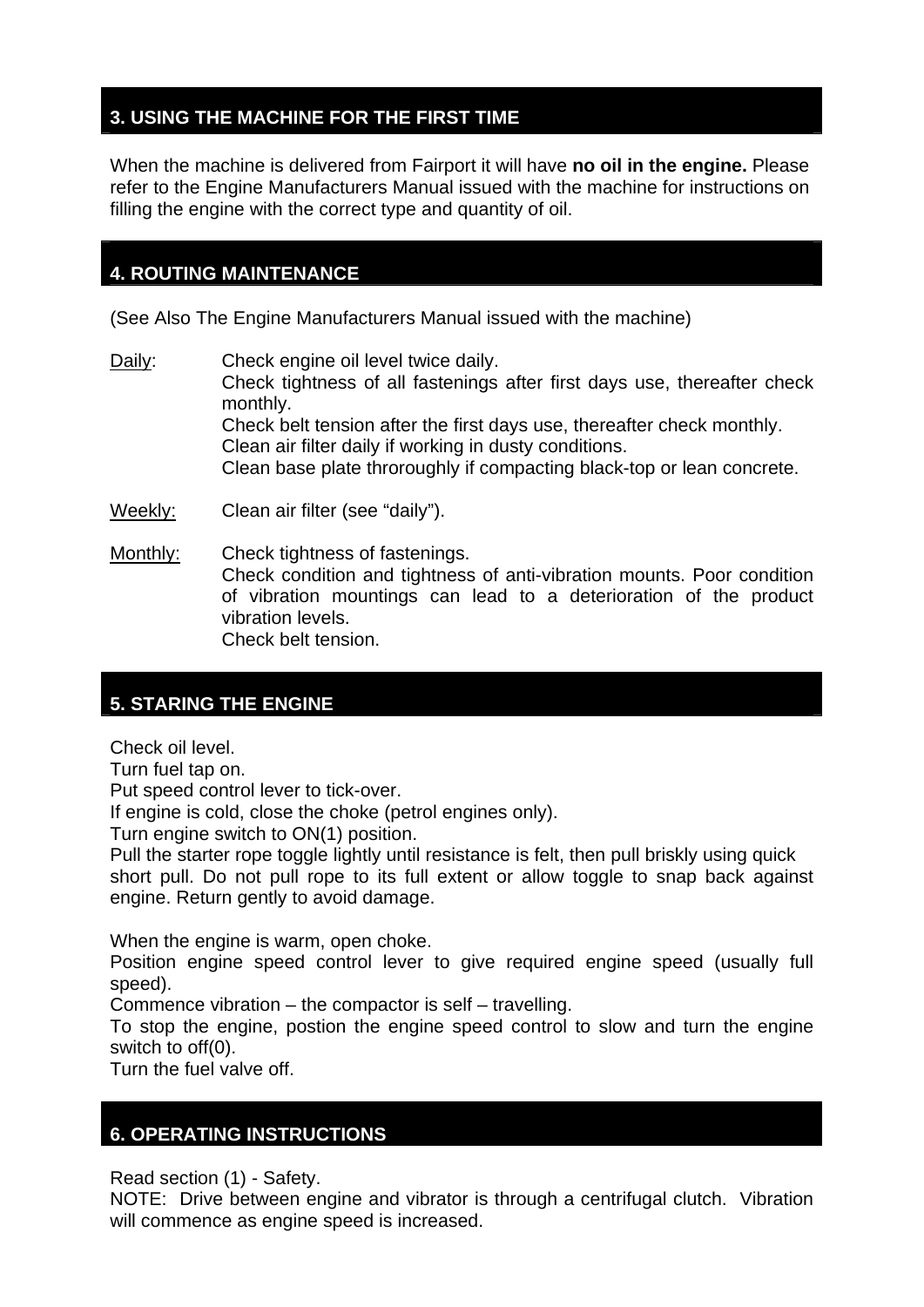Position the engine speed control lever to give required speed (usually full speed). Commence compaction. The compactor is self-travelling. Its speed of travel and the number of passes required to achieve optimum compaction depends on the type and condition of material being compacted and the layer depth.

Uniformly graded granular material compacts far more efficiently than wet cohesive material.

When Compacting block paving always use a rubber attachment mat, contact your agent for details.

When compacting blacktop always use a water spray, contact your agent for details.

Do not run the machine on solid surfaces, as this is likely to cause damage.

#### **7. LUBRICATION**

The vibrator pack is a 'lubricated for life' unit. It will only need relubricating if there is a need to replace the seal and/or bearings. Replenish the housing with 150ml of engine oil Grade 10W/30 or 15W/40.

#### **8. VEE BELT ADJUSTMENT**

It is important to note that belt tension in this application is much less than is generally accepted as normal. Too high a belt tension may lead to engine damage, excessive vibration in the handle, short belt life and short vibrator shaft bearing life due to excessive transmission of vibration through the belt. Correct adjustment is achieved by moving the engine back to take the slack out of the belt. With light finger pressure on top of the belt and at the centre of the span, a deflection of between 5mm and 10mm is expected.

#### **9. WARRANTY CONDITIONS AND CLAIMS PROCEDURE**

All products supplied by Fairport Construction Equipment Ltd (hereafter referred to as FCE) are warranted to be free of defects due to faulty materials or workmanship for a period of 12 months from the date of original despatch from FCE or 3 months for all spare parts used in repairs carried out by FCE or an authorised dealer or repairer.

If the goods have been purchased through a stockist the above warranty periods also apply from receipt of the goods by the user of the equipment up to a total of a further 6 months from date of despatch from FCE whichever is earlier.

Filter elements, gauges and oils are specifically excluded from this warranty.

FCE shall at their option repair or replace, during normal working hours, goods accepted as faulty free of charge to the user.

For proprietary items such as engines, the original manufacturer's warranty and conditions shall apply.

#### **CONDITIONS**

The goods shall be returned at the purchaser's expense to FCE or to a destination FCE may reasonably direct. Carriage costs will be refunded if warranty is accepted. Warranty claims will not be considered where there is evidence that failure has been

caused by carelessness, improper use, negligence, inadequate servicing, incorrect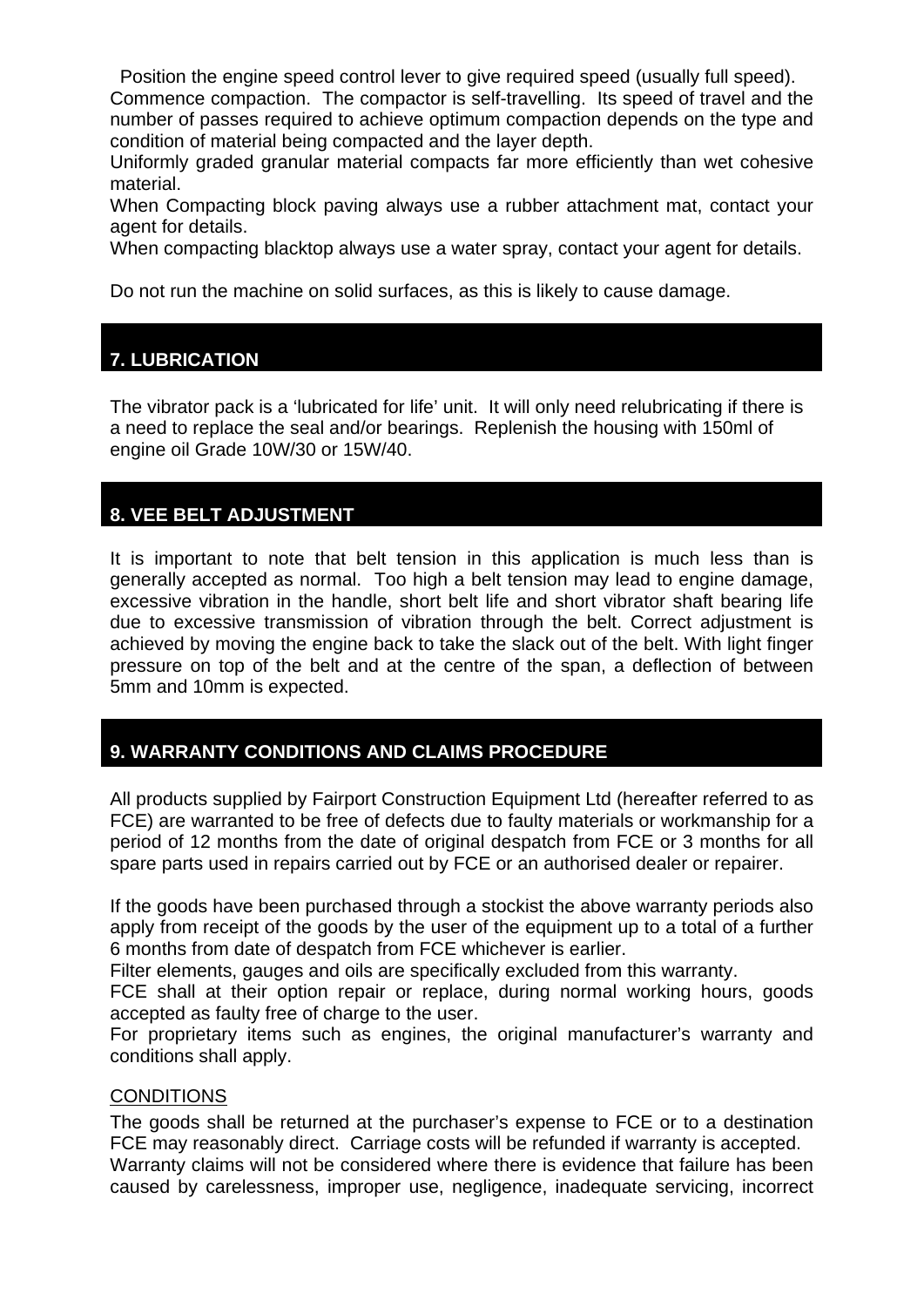engine speeds, fair wear and tear or non-compliance with instructions issued by the manufacturer.

To the extent permitted by law, the liability of FCE under this section is confined only to providing a remedy for defective goods and does not extend to any consequential loss, loss of profit, injury or damage suffered.

Warranty will not be accepted on dismantled goods unless dismantling was carried out with the written permission of FCE.

No claim shall be considered if other than genuine parts supplied by FCE have been used.

Products are only covered by this warranty in the country to where they were supplied by FCE.

Warranty on products applies only to the original user of the equipment.

This warranty shall not apply if the serial number or other identifying numbers or marks applied by FCE have been removed, defaced or are otherwise illegible.

#### CLAIMS PROCEDURE

Check that the goods are still under warranty before returning them to FCE (see above for warranty periods).

Return the goods to FCE with an order number for the work to proceed. If warranty is accepted no charge will be made. If warranty is not accepted a quotation will be given for the repair and the conditions under the section headed REPAIRS AND ESTIMATES will apply.

In the customer's interest, goods must be accompanied by documentation detailing the nature of the fault or its symptoms. Phrases such as 'Faulty' are unacceptable and will result in delays and possible charges to defray costs incurred in identifying the fault.

In the case of hydraulic breakers and power packs, both the breaker and the pack should be returned.

#### **10. REPAIRS AND ESTIMATES**

When returning a machine, or an assembly for repair, always include an Advice Note quoting model and serial number of the machine.

An official order must also be forwarded to FCE giving detailed instructions. No repair work can be carried out unless covered by an official order.

An estimate will be submitted before proceeding with any repair. To partly cover the cost in dismantling, cleaning and inspection, a small charge will be made; this however will be waived upon receipt of your official instructions to proceed with the repair.

In the event of the estimate not being accepted, a further charge will be made to defray the rebuilding of the machine.

Estimates must be treated as approximate only as it may be found necessary to use additional parts on further examination.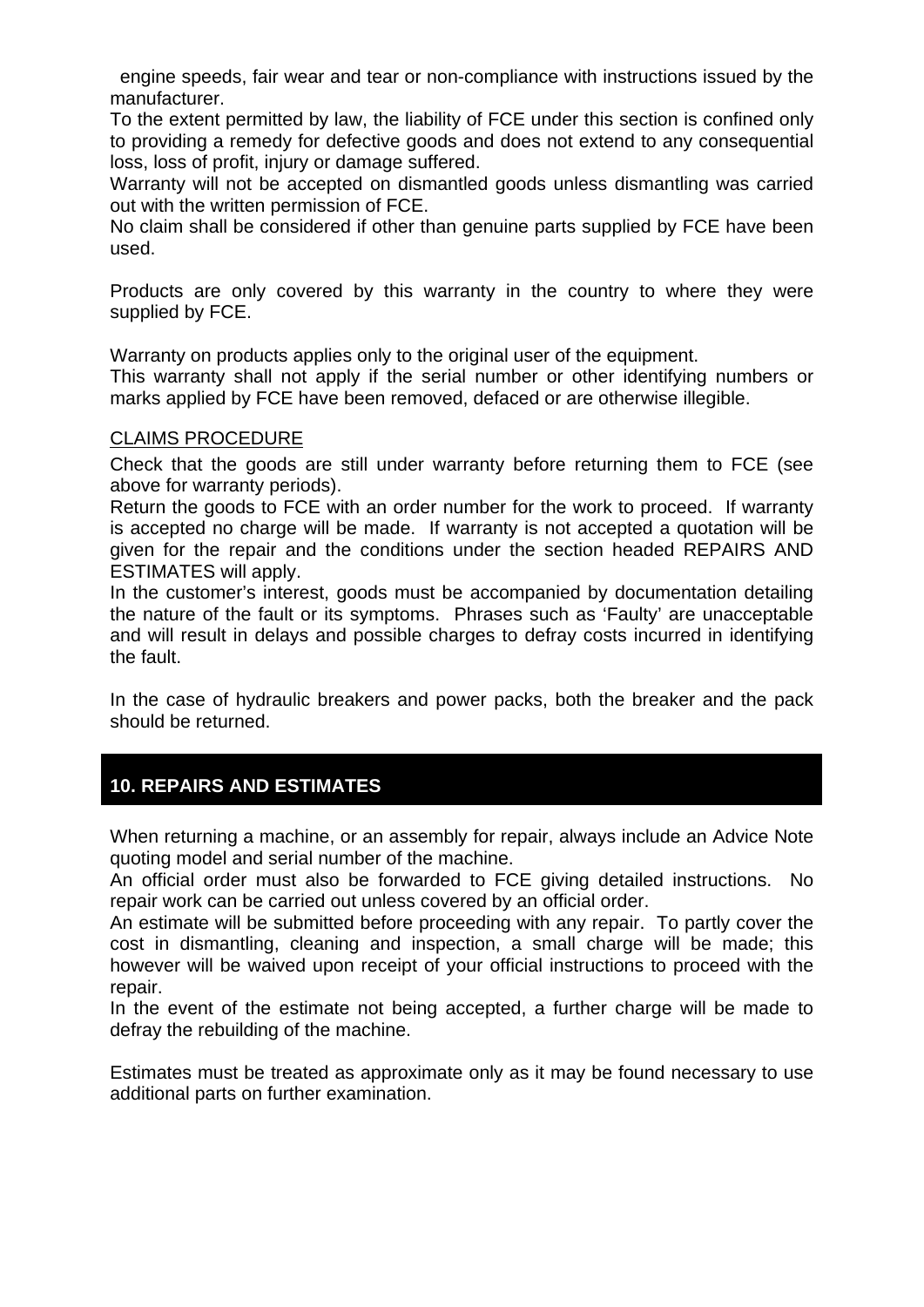# **11. ENVIRONMENT**

This machine contains materials that can be recycled. We recommend that when the machine is disposed off it is done safely and in a way that protects the environment.

| <b>Part Description</b>      | <b>Materials</b>                      |
|------------------------------|---------------------------------------|
| Engine                       | Aluminium and steel                   |
| <b>Baseplate</b>             | <b>Steel</b>                          |
| <b>Engine Frame</b>          | <b>Steel</b>                          |
| <b>Engine Bedplate</b>       | <b>Steel</b>                          |
| <b>Belt Cover</b>            | <b>Steel</b>                          |
| Handle                       | <b>Steel</b>                          |
| <b>Ant vibration Mounts</b>  | Steel and rubber                      |
| Block Paving Kit (if fitted) | Steel and Polyurethane                |
| Water Bottle Kit (if fitted) | Steel and Medium Density Polyethylene |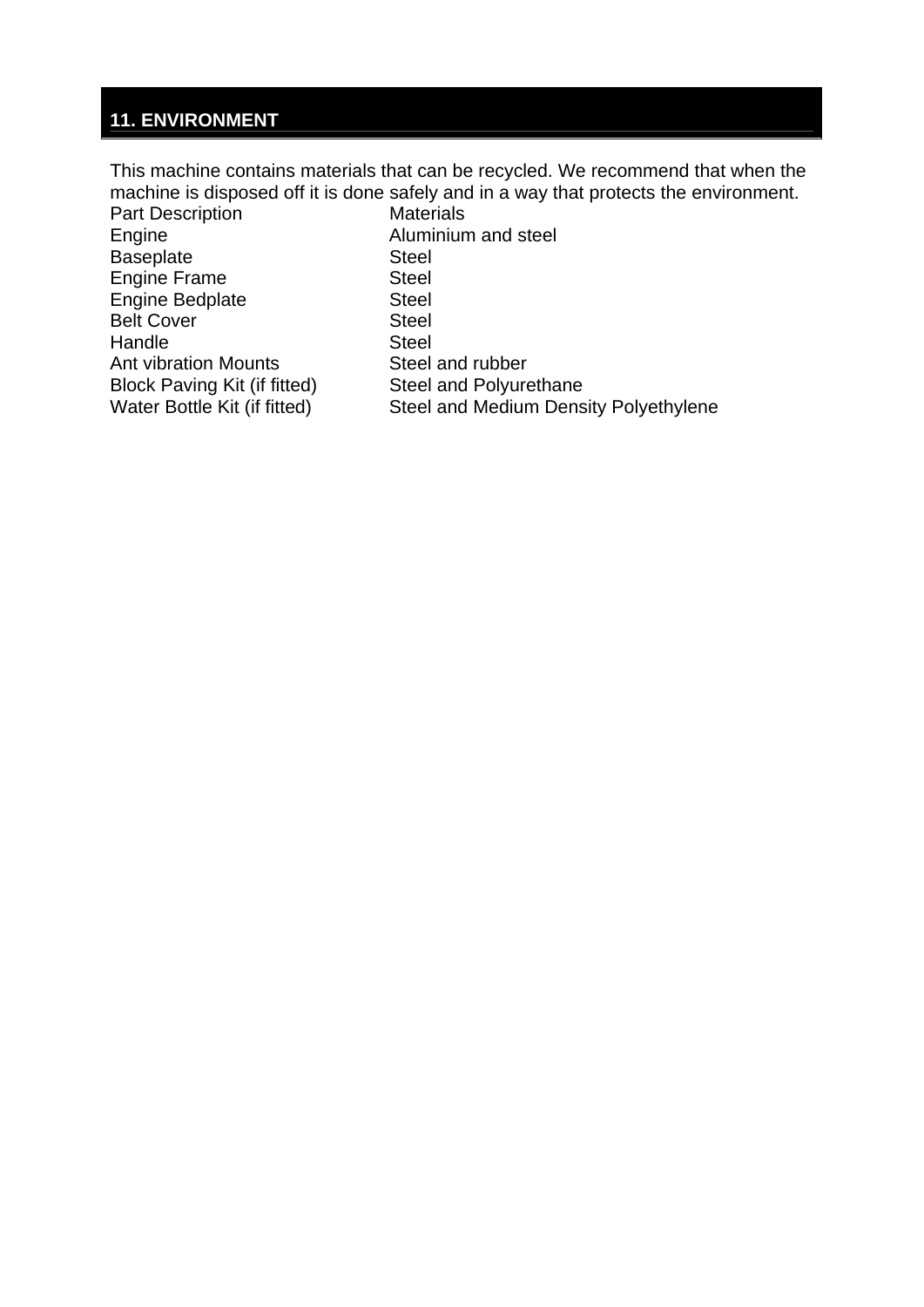# **12. PARTS LIST – BEDPLATE AND DRIVE SYSTEM**

| <u>Parts List</u> | <b>Part Code</b> | <b>Description</b>             | <b>Qty Required</b> |
|-------------------|------------------|--------------------------------|---------------------|
| 1                 | W81731           | Honda GX160                    |                     |
| $\overline{2}$    | W14681           | <b>Engine Spacer</b>           |                     |
| 3                 | W14815           | <b>Belt Guard Back Plate</b>   |                     |
| 4                 | W406/5/12        | 5/16 UNF x 3/4" Hex Setscrew   | 4                   |
| 5                 | W14562           | <b>Clutch Spacer</b>           |                     |
| 6                 | W87287           | Vee Belt                       |                     |
| 7                 | W87060           | Clutch                         | 1                   |
| 8                 | P80120           | <b>Retaining Washer</b>        |                     |
| 9                 | W432/6           | M6 Spring Washer               |                     |
| 10                | P80167           | 1/4 UNF x 1" Setscrew (FPC320) |                     |
| 11                | W14816           | <b>Belt Guard</b>              | 1                   |
| 12                | W437/8/16        | M8 x 16 Hex Setscrew           | 4                   |
| 13                | W432/8           | M8 Spring Lock Washer          | 4                   |
| 14                | W418/8           | M8 Washer                      | 4                   |
| 15                | W88920           | <b>Buffer Mount</b>            | $\overline{2}$      |
| 16                | W440/10          | M <sub>10</sub> Nut            | $\overline{2}$      |
| 17                | W418/10          | M10 Washer                     | $\overline{2}$      |
| 18                | W432/10          | M10 Spring Lock Washer         | $\overline{2}$      |
| 19                | WPC080-005       | <b>Engine Fixing Plate</b>     | $\overline{2}$      |
| 20                | W418/8           | M8 Washer                      | 8                   |
| 21                | W432/8           | M8 Spring Lock Washer          | 8                   |
| 22                | W440/8           | M8 Nut                         | 4                   |
| 23                | WPC080-007       | <b>Engine Bedplate</b>         | 1                   |

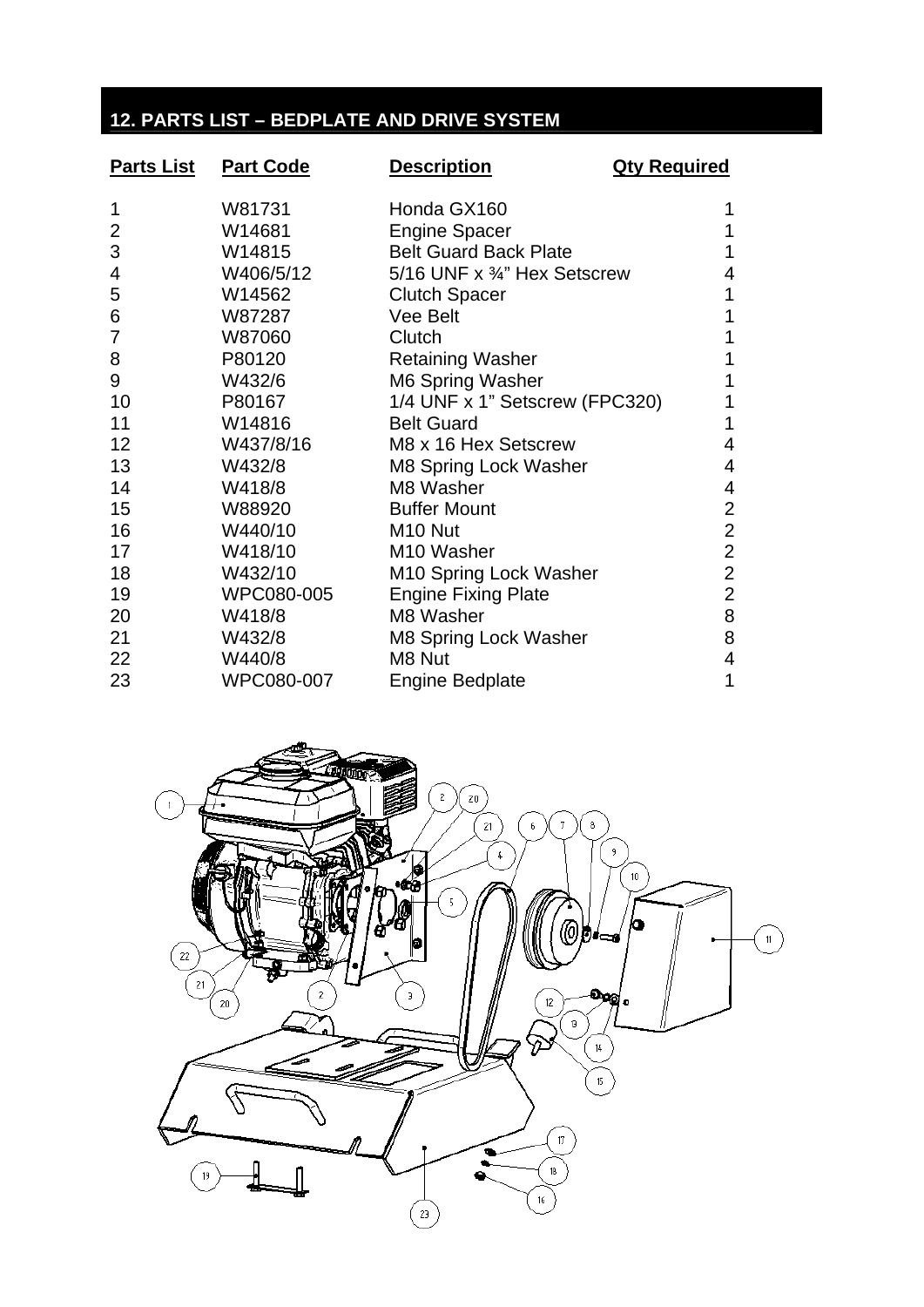# **12. PARTS LIST - HANDLE**

| <b>Part Code</b> | <b>Part Description</b>   | <b>Qty Required</b> |
|------------------|---------------------------|---------------------|
| W14814           | Handle                    |                     |
| W14683           | <b>Handle Pivot Bolt</b>  | 2                   |
| W88912           | Handle Bush               | 2                   |
| W480/12          | M <sub>12</sub> Nyloc Nut | 2                   |
|                  |                           |                     |

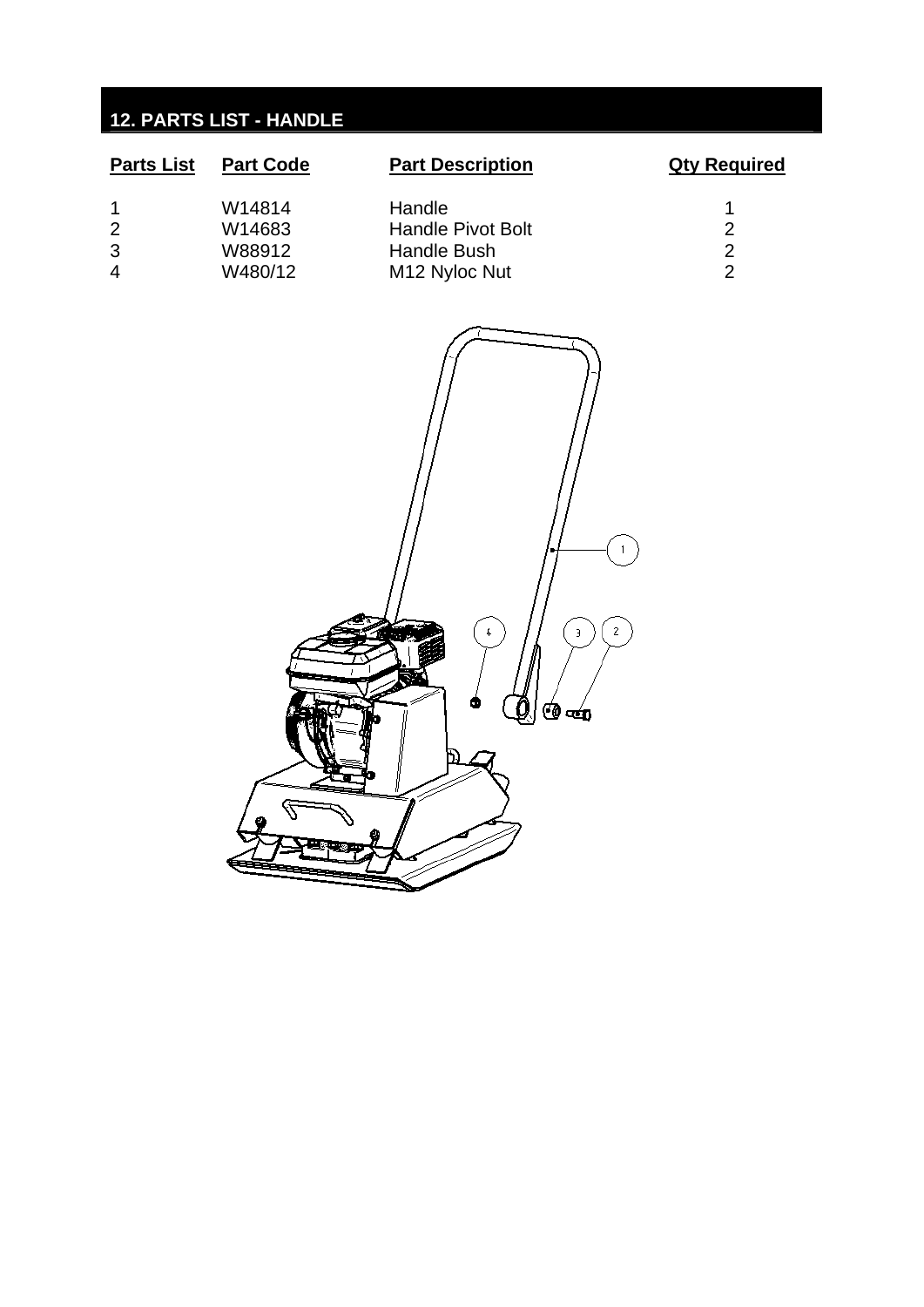# **12. PARTS LIST – BASEPLATE AND VIBRATOR ASSEMBLY**

| <b>Parts List</b> | <b>Part Code</b>  | <b>Description</b>                | <b>Qty Required</b> |
|-------------------|-------------------|-----------------------------------|---------------------|
| 1                 | WPC080-001        | <b>Base</b>                       | 1                   |
| $\overline{2}$    | WPC080-B12        | <b>Vibrator Housing</b>           | 1                   |
| 3                 | P85034            | <b>Sealing Washer</b>             | 1                   |
| 4                 | W68574            | <b>Filler Plug</b>                | 1                   |
| 5                 | W81019            | <b>Bearing</b>                    | $\overline{2}$      |
| 6                 | WPC080-B09        | Gasket                            | $\overline{2}$      |
| 7                 | W81249            | Oil Seal                          | 1                   |
| 8                 | W14819            | End Plate (Pulley Side)           | 1                   |
| 9                 | W14818            | <b>End Plate</b>                  | 1                   |
| 10                | W437/8/25         | M8 x 25 Hex Setscrew              | 12                  |
| 11                | W14820            | M8 Fibre Washer                   | 1                   |
| 12                | W432/8            | M8 Spring Lock Washer             | 11                  |
| 13                | W418/8            | M8 Washer                         | 11                  |
| 14                | P120-4012-01      | M <sub>12</sub> x 40 Hex Setscrew | 6                   |
| 15                | W440/8            | M12 Spring Lock Washer            | 6                   |
| 16                | W418/12           | M <sub>12</sub> Washer            | 6                   |
| 17                | W88919            | <b>AV Mount</b>                   | 4                   |
| 18                | W418/10           | M <sub>10</sub> Washer            | 8                   |
| 19                | W432/10           | M10 Spring Lock Washer            | 8                   |
| 20                | W440/10           | M <sub>10</sub> Plain Nut         | 8                   |
| 21                | <b>WPC080-B11</b> | <b>Vibrator Shaft</b>             | 1                   |
| 22                | W87288            | Drive Key                         |                     |
| 23                | W14561            | Pulley                            |                     |
| 24                | W14593            | Collar                            |                     |
| 25                | W440/8            | M12 Spring Lock Washer            |                     |
| 26                | W437/12/30        | M <sub>12</sub> x 30 Hex Setscrew | 1                   |

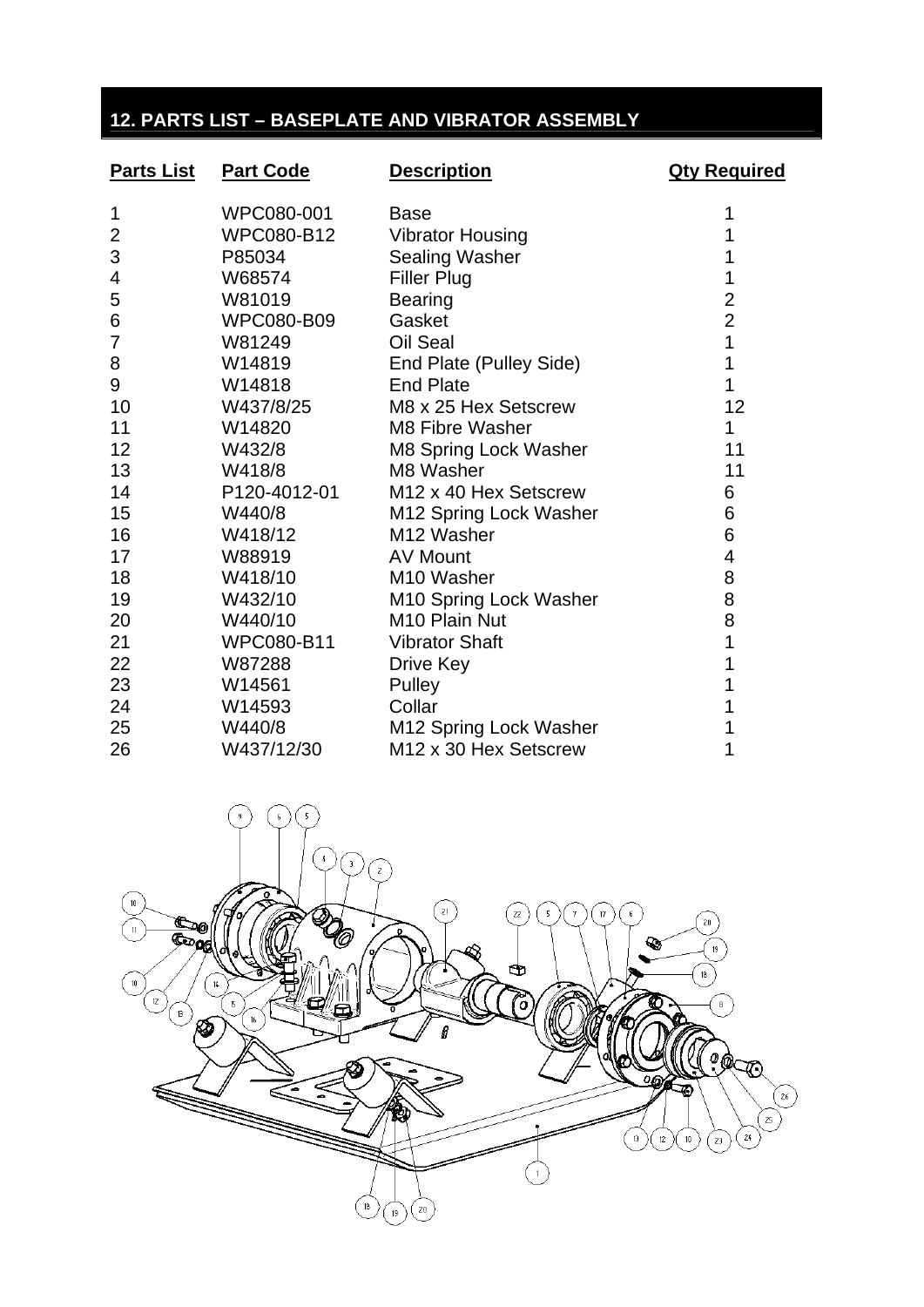#### **12. PARTS LIST AND FITTING INSTRUCTIONS – BLOCK COMPACTING MAT**

| <b>Parts List</b> | <b>Part Code</b> | <b>Description</b>   | <b>Qty Required</b> |
|-------------------|------------------|----------------------|---------------------|
| C                 | W14557           | Rear clamp strip     |                     |
| B                 | W14558           | Centre clamp strip   |                     |
| A                 | W14559           | Front clamp strip    |                     |
| D                 | W14560           | Block compacting mat |                     |
|                   | W469/8/25        | M8 csk screw x 25    | 2                   |
|                   | W437/8/40        | M8 hex screw x 40    | 5                   |
|                   | W439/8           | M8 Shakeproof        | 5                   |

92991 Complete kit, includes all above parts



1. Locate Rear Clamp Strip, **C**, part no. W14557 behind anti-vibration mount bracket on plate compactor with welded-on spacer facing upward. The Rear Clamp Strip is the one with threaded holes

2. Fasten Centre Clamp Strip, **B**, part no. W14558 to Rear Clamp Strip with the two M8 countersunk screws provided. The Centre Clamp Strip is the one with the two countersunk holes.

3. Place Front Clamp Strip, **A**, part no W14559 onto Block Compacting Mat, **D**, part no W14560 and push five M8 hexagon screws through holes in both strip and mat after first placing Shakeproof washers under heads of screws.

4. Offer Clamp Strip, Mat and screws up to Clamp Strips fastened to compactor. Locate screws into holes and tighten.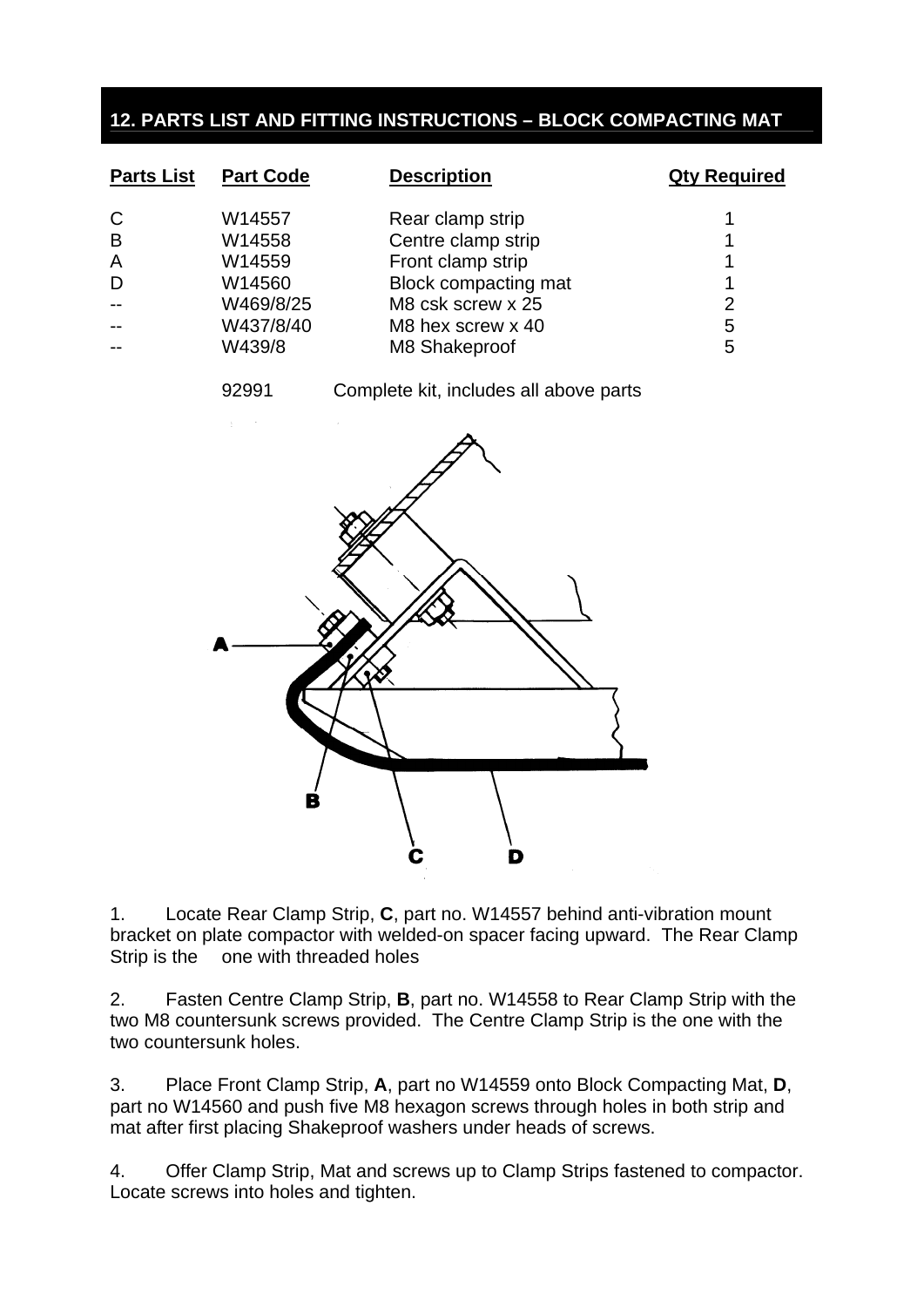# **12. PARTS LIST – WATER SPRINKLER KIT**

| <b>Part No</b> | <u>Description</u>                | Qty                   |
|----------------|-----------------------------------|-----------------------|
| W14595         | Strap (Honda)                     |                       |
| W14608         | Strap (Briggs & Stratton)         | 1                     |
| W14594         | Tank bracket (Honda)              |                       |
| W14607         | Tank bracket (Briggs & St) 1      |                       |
| W80528         | Clip                              | 4                     |
| W80568         | Tank                              |                       |
| W80588         | Tap                               |                       |
| W51675         | Hose tail                         |                       |
| W80589         | 3/8" BSP nipple nut               |                       |
| W523/8         | $\frac{1}{2}$ " fibre washer      |                       |
| W80045         | Feed pipe, $\frac{1}{4}$ " x 3/8" | State length required |
| W14596         | Sprinkler bar                     |                       |
| W14598         | Clamp plate                       | 2                     |
| W87859         | 1/4" BSPT Socket Plug             | $\overline{2}$        |
| W435/6/55      | M6 x 55 Hex Bolt                  | 4                     |
| W480/6         | M6 Nyloc nut                      | 4                     |
| W435/8/35      | M8 x 35 Hex Bolt                  | 4                     |
| W480/8         | M8 Nyloc nut                      | 4                     |
| W439/8         | M8 star washer                    | 8                     |
|                |                                   |                       |

93052 Complete kit for Honda, includes all above parts.